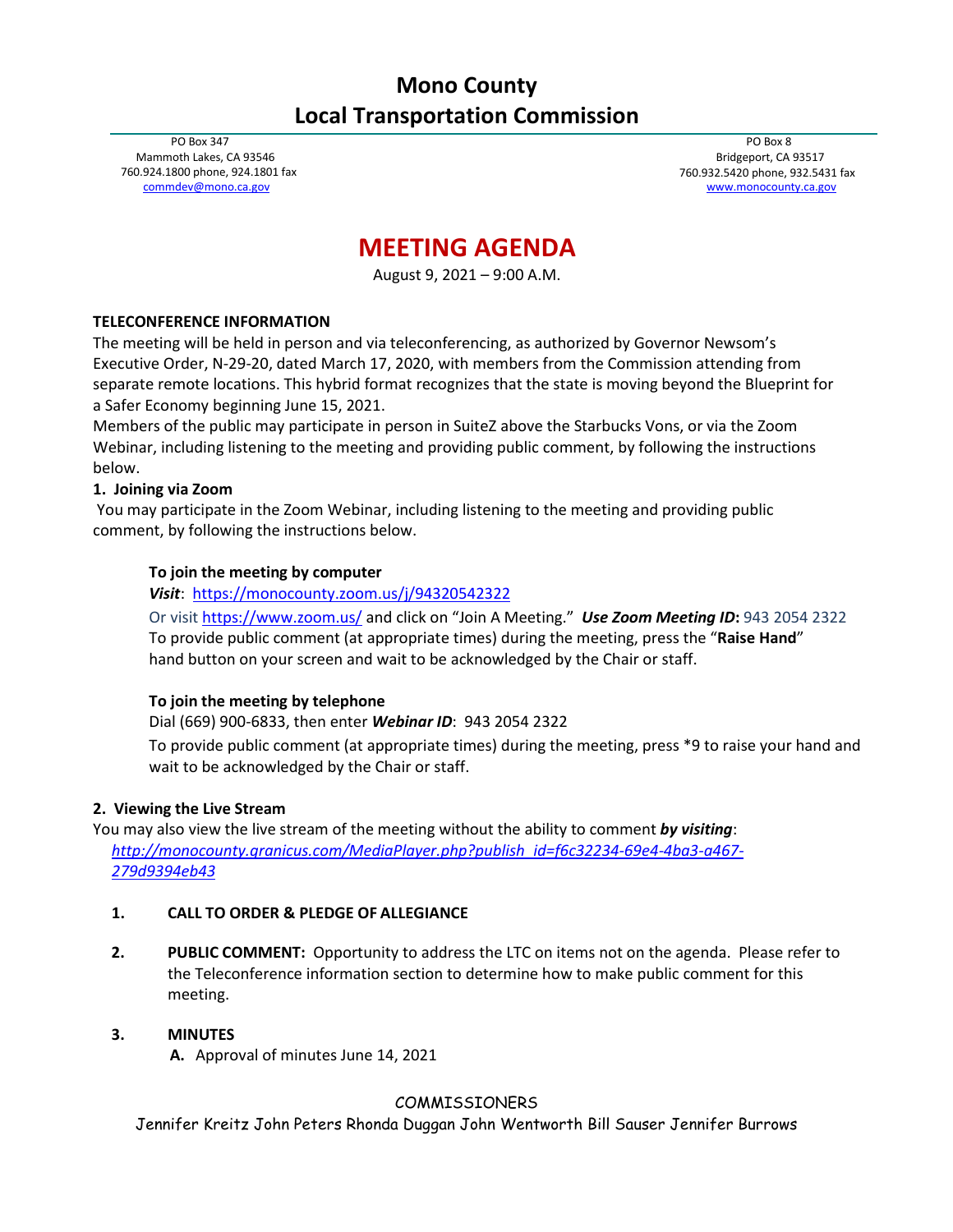## **4. LOCAL TRANSPORTATION**

- **A.** Update on the 2022 Regional Transportation Improvement Program (RTIP) funding levels
- **B.** Discussion on current Memorandum of Understanding (MOU) projects on State Route 14 and US 395 and possible successor agreement to current MOUs
- **C.** Authorize Chair's signature AB 43 (Friedman) traffic safety

## **5. CALTRANS**

**A.** Activities in Mono County & pertinent statewide information

#### **6. TRANSIT**

- **A.** ESTA Update *(Phil Moores)*
	- 1. Quarterly report
	- 2. State of Good repair Resolution
- **B.** YARTS Update *(Christine Chavez)*

## **7. ADMINISTRATION**

**A.** Consider adding a consent agenda item for future meetings

## **8. QUARTERLY UPDATES**

- **A.** TOML quarterly report (*Haislip Hayes- verbal update*)
- **B.** Mono County quarterly report
- **C.** Caltrans quarterly report

#### **9. CORRESPONDENCE**

No Item

#### **10. COMMISSIONER REPORTS**

#### **11. INFORMATIONAL**

- **A.** Press release from California State Transportation Agency California regarding sustainable transportation funding
- **B.** LTC staff submittal of Wildlife Crossing Project under the Innovative Concepts call for projects

#### **12. UPCOMING AGENDA ITEMS**

- **A.** 2022 RTIP update
- **B.** Cornavirus Response and Relief Supplemental Appropriations Act (CRRSAA) update

#### **13. ADJOURN TO** September 13th

**\*NOTE**: Although the LTC generally strives to follow the agenda sequence, it reserves the right to take any agenda item – other than a noticed public hearing – in any order, and at any time after its meeting starts. The Local Transportation Commission encourages public attendance and participation.

## COMMISSIONERS

Jennifer Kreitz John Peters Rhonda Duggan John Wentworth Bill Sauser Jennifer Burrows